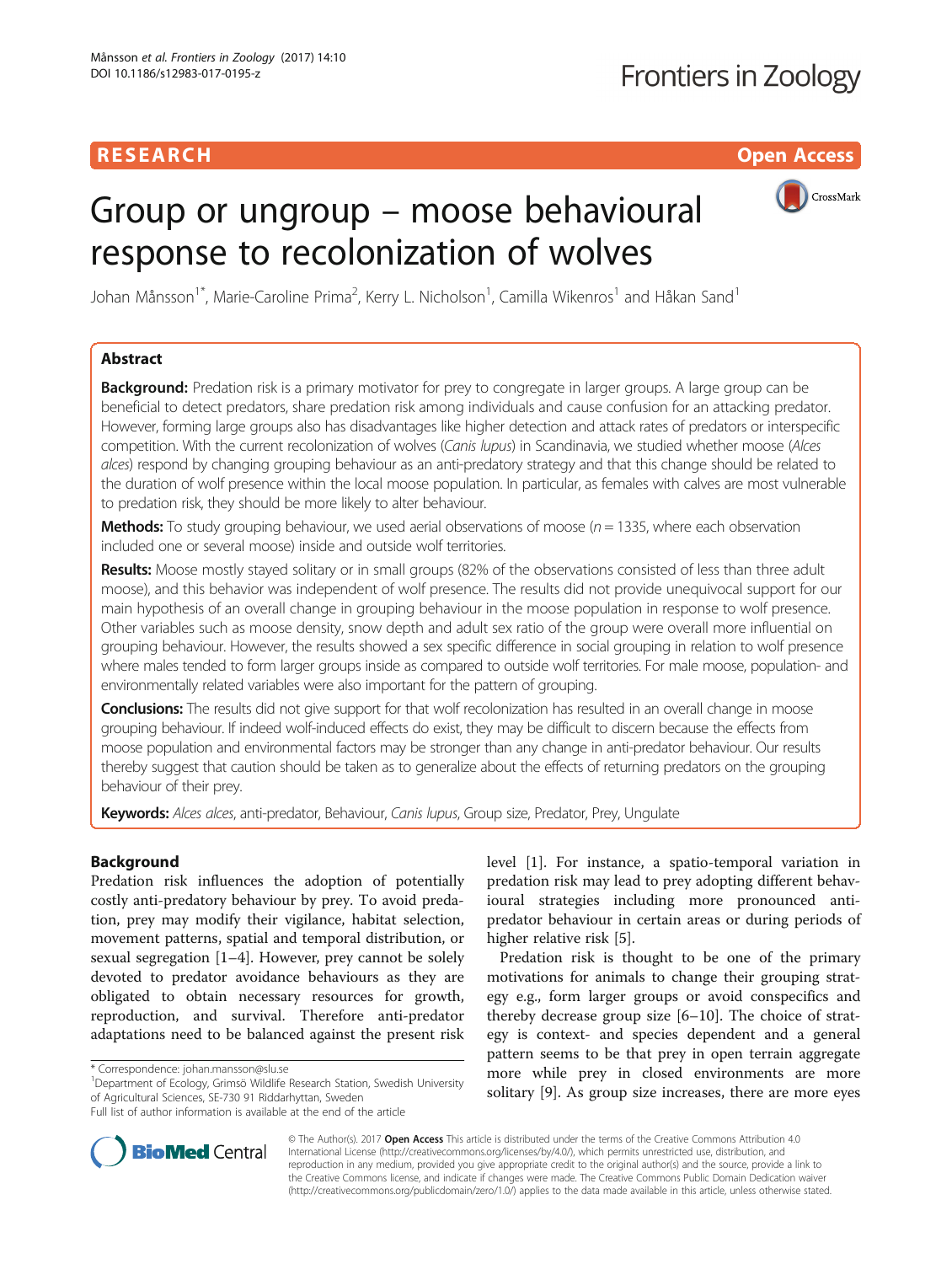scanning the environment, more individuals will share the predation risk among several group members and more individuals may also cause confusion to the predator when being attacked [[1](#page-8-0), [11](#page-8-0), [12](#page-8-0)]. With increased group size any one individual forager can devote less time to vigilance and more time to feeding [[13](#page-8-0)–[15](#page-8-0)]. However, there are also negative consequences of forming groups as larger groups may imply increased risk of detection and attack rate by predators [[16, 17\]](#page-8-0). Forming larger groups may also increase competition over critical resources [[18](#page-8-0)–[20\]](#page-8-0). As a consequence, an alternative strategy to minimize predation risk can also be to form small groups that rarely are encountered by predators [[17\]](#page-8-0). Moreover, the net gain of forming groups is dependent on the individual's condition and placement in the group; for example low status and marginal individuals in the group may have a higher predation risk [[10, 21\]](#page-8-0). Individuals may therefore respond differently to variation in predation risk according to the costs and benefits associated with grouping behaviour. It is therefore expected that prey individuals should show different grouping behaviour in response to the presence of predators but also that this may be linked to the individual's vulnerability to predation.

Prey vulnerability to predation can be directly linked to the characteristics of the predator and predator population (such as search image, and population density) but also to individual traits and physical condition of the prey and to environmental conditions [[22](#page-8-0)–[24](#page-8-0)]. Several studies have reported higher risk for low ranked (e.g., immature and small-sized) individuals [[24](#page-8-0)–[26](#page-8-0)] and increased risk during times of harsh climatic conditions as for example deep snow cover [[22](#page-8-0), [25, 27](#page-8-0), [28\]](#page-8-0). Heard [[23](#page-8-0)] showed that musk-ox (Ovibos moschatus) group size increased with an increase of wolf (Canis lupus) density but also that group size was dependent on the prey type targeted by wolves (i.e., larger groups during seasons when wolves preyed more on musk-ox). Moreover, an individual's status or potential ranking within a group can necessitate formation or avoidance of grouping behaviour [\[18](#page-8-0)]. For instance, groups formed by individuals with the same physical condition may benefit from dilution and distribute the probability of capture amongst group members. In contrast, a low ranked individual may benefit from the many eyes and overall increased vigilance in larger groups. Conversely, a low ranked individual could be at disadvantage as it is considered a marginal individual in the group and may be exposed to competitive disadvantage for resources [\[29](#page-8-0), [30\]](#page-8-0). It is therefore not always easy to predict which individual that will obtain most benefits by group formation.

Among ungulates, the tendency to form groups varies between species, with variation in population density, food distribution, and between habitats [\[31, 32\]](#page-8-0). Moose

(Alces alces) have been described as a "quasi-solitary" species since they show both solitary and group living behaviour, possibly as a response to increased predation risk in open habitats [[2, 18](#page-8-0), [33](#page-8-0)]. For instance, in Alaska, moose were found to form larger groups at greater distance from cover, which suggests that social grouping in moose, in addition to other factors e.g., rutting and mobility in deep snow, is an adaptation to increased predation risk [[18\]](#page-8-0).

Starting in the early 1980s moose have been re-exposed to predation risk from wolves, in south-central Scandinavia, as wolves re-colonized this region after being extinct for more than 100 years [[34\]](#page-8-0). Here, we study whether moose grouping behaviour change as a response to the recolonization of wolves. Moose in Scandinavia are related to forested areas i.e., closed environments. According to earlier studies on browsing deer (concentrate selectors) and ungulates living in terrain with cover, these species are less prone to form larger groups due to both foraging and/or antipredator behaviour [[9, 10, 35\]](#page-8-0). It's therefore not obvious if and how moose should change their grouping behaviour when predation risk increase. However, if the solitary pattern of moose has been relaxed due to the period without wolves a decrease rather than an increase in group size may be expected. Moose can deploy both flight and fight strategies to avoid predation [[36](#page-8-0)] but do not form defensive formations as groups of musk-oxen and mule deer [\[10, 37\]](#page-8-0) which also support the prediction that moose will not form larger groups when re-exposed to predation. Here, we test whether moose grouping behaviour changes as a response to the recolonization of wolves. If a change in grouping behaviour exist, we predict that females with calves would be most prone to change their behaviour because calves of the year are the main prey by wolves in Scandinavia [\[38, 39\]](#page-8-0). In addition, we predict that if the presence of wolves is important for the grouping behaviour of moose, the strength of this behaviour would be linked to the duration of wolf presence (i.e., time since territory establishment). Moose within recently established territories may therefore express a less pronounced change in grouping behaviour than moose that has been exposed to wolves for a longer time period. In addition to the potential effects of wolf predation risk, we also considered population and environmental variables that may influence grouping behaviour such as moose density, adult sex-ratio and snow depth.

## Methods

## Study area

The study area encompasses approximately 50 000  $\text{km}^2$ within the boreal zone of south-central Sweden (Fig. [1](#page-2-0), 58.58°-62.16 °N, 13.45°-16.64 °E). The area mainly consists of forests mixed with agriculture fields, bogs and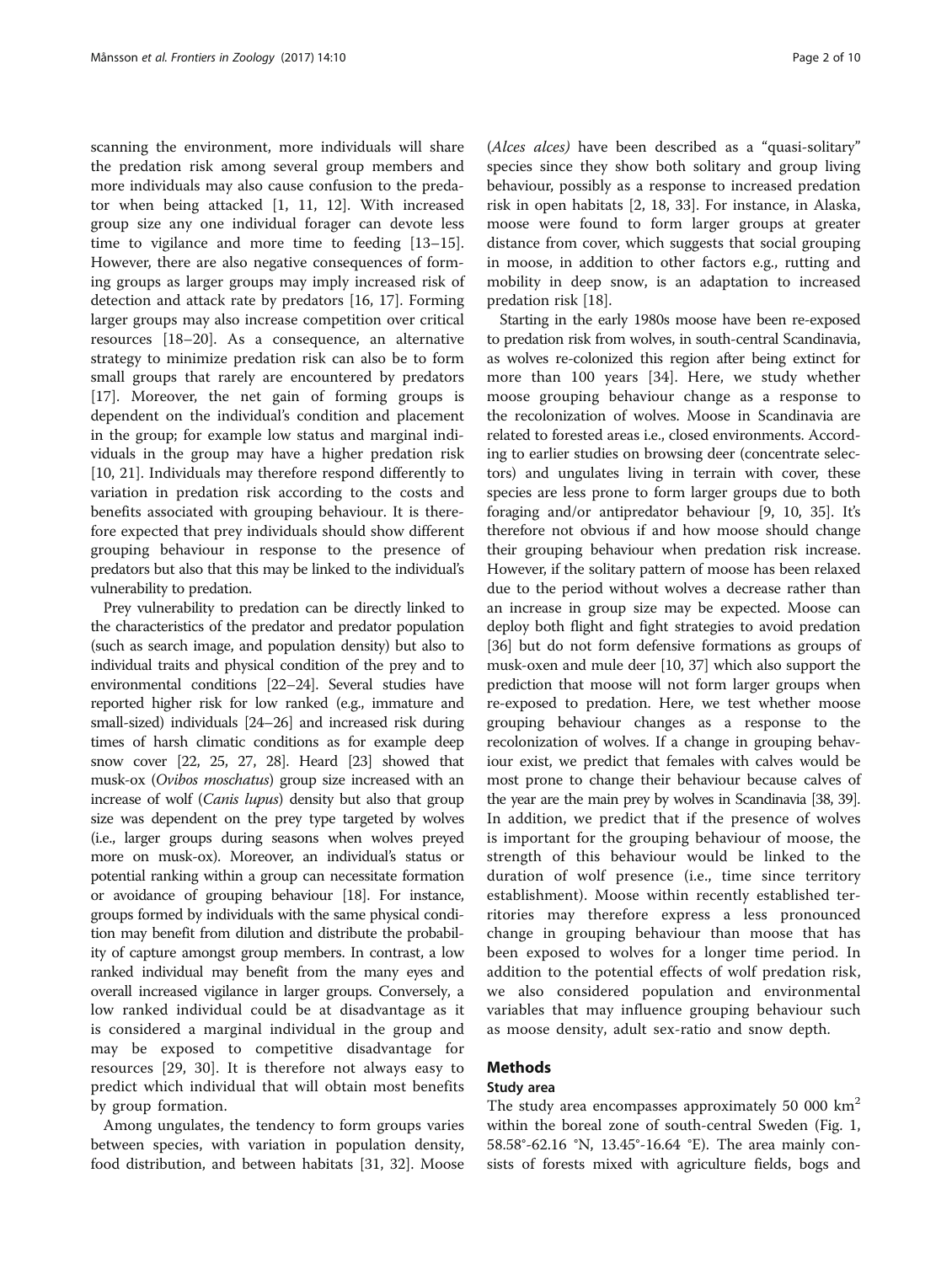<span id="page-2-0"></span>

lakes. Forests are dominated by Norway spruce (Picea abies) and Scots pine (Pinus sylvestris) mixed with deciduous trees, such as birch (Betula spp.), aspen (Populus tremula), alder (Alnus incana) and willow (Salix spp), and is intensively managed for timber and pulp. Mature stands are harvested by clear-cutting and reforested by planting or natural regeneration, resulting in an even-aged forest stand mosaic. Average monthly temperature range between +15 °C and -5 °C with the coldest month in January and the warmest month in July [[40](#page-8-0)]. The ground is usually snow covered between late November and early April with a mean snow depth of 20 cm in mid-January [\[41](#page-8-0)].

## Studied populations

Moose populations are managed in Sweden and approximately 25-30% of the population is harvested annually [[42\]](#page-8-0). Management in many areas is female biased to promote high productivity [\[42\]](#page-8-0). Moose density during winter commonly ranged between 0.6 and 2.5 moose/ $km^2$ [[43](#page-8-0), [44\]](#page-8-0). Roe deer (Capreolus capreolus) are distributed over the whole study area at variable densities, whereas red deer (Cervus elaphus) and wild boar (Sus scrofa) only occur in scattered populations in the south [[45\]](#page-9-0).

In 1983, wolves started a re-colonization of Scandinavia and has increased in numbers and distribution since the early 1990s [\[34,](#page-8-0) [46](#page-9-0)]. The wolf distribution area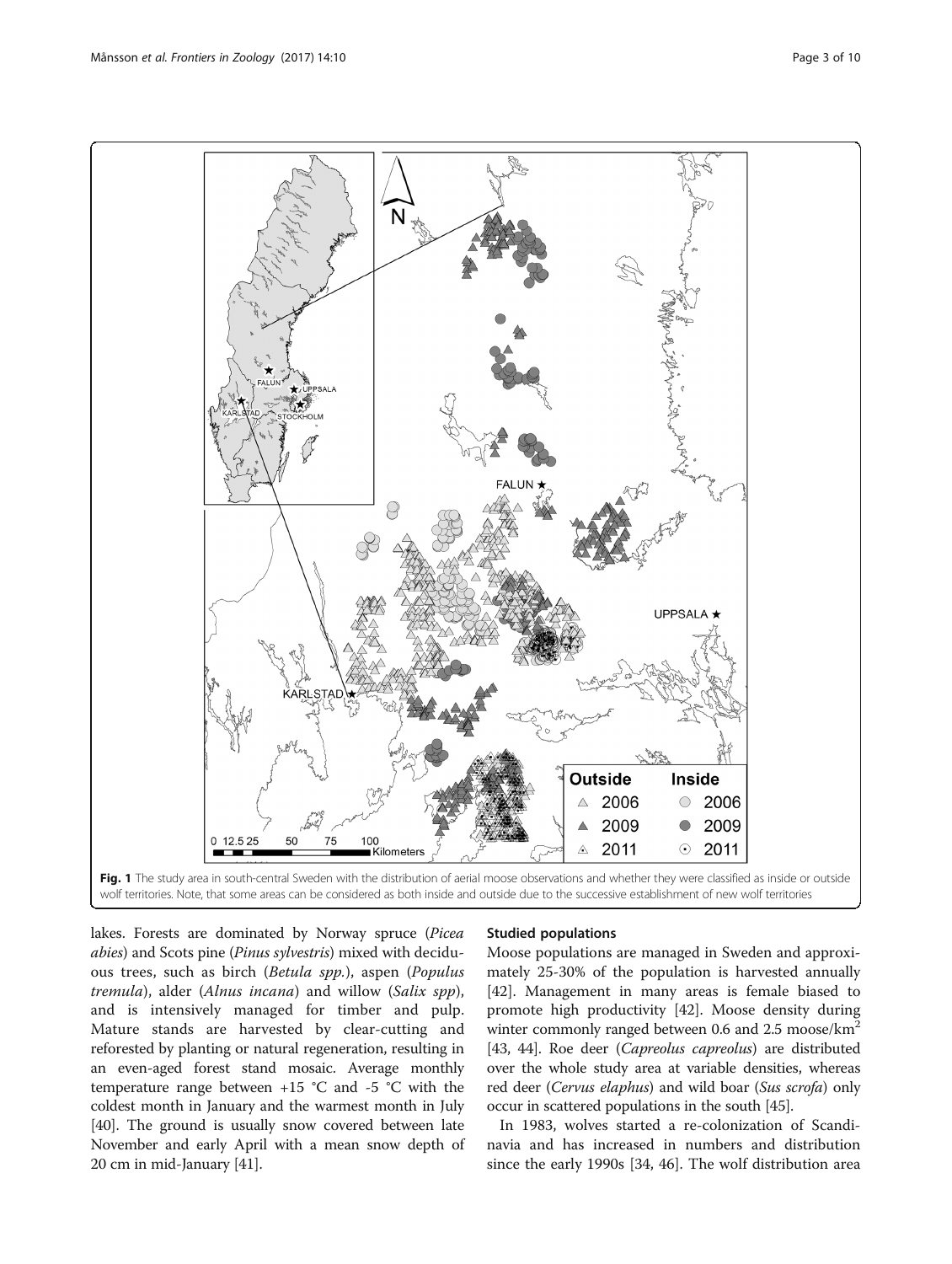in Scandinavia currently covers approximately 100 000 km<sup>2</sup> [[47\]](#page-9-0). In the winter of 2010/2011 the population consisted of 31 family groups and 30 scent-marking pairs [[48\]](#page-9-0). Brown bear (Ursus arctos) also occur at variable densities within our study area and prey mainly on natal moose calves during early summer [[49](#page-9-0)].

## Moose aerial counts

We used aerial surveys made by helicopter to obtain data on the number and spatial distribution of moose in the landscape. These data were further used for estimating the size of moose groups, the relative density and adult sex ratio of moose. Aerial surveys were conducted in 2006, 2009 and 2011 by Svensk Naturförvaltning ([www.naturforvaltning.se\)](http://www.naturforvaltning.se/) in order to estimate moose densities that could be used for estimating appropriate hunting quotas. The moose is counted by transect survey and two different methods were used to subsample surveyed area; "square sampling" (782 observations) and "distance sampling" (553 observations), including a total of 1335 observations where each observation included one or several moose. For both survey methods, line transects were used and the sampling method used unlikely influence the observed grouping behaviour by moose. Moose surveys were conducted from mid-December to mid-February during short time periods with snow cover in order to increase detectability (for detailed description of aerial counts and distance sampling; [[50](#page-9-0), [51\]](#page-9-0). For each moose observation, the location was recorded by GPS (±10 m accuracy) and all moose classified according to age class (calves or adults) and sex.

## Presence of wolves and territory range

Presence/absence data of wolves for each area of aerial sampling was obtained by the ongoing annual monitoring of the Scandinavian wolf population throughout the study period (Liberg et al. 2012). Snow tracking in combination with DNA-analysis of scats and oestrus bleedings are used to monitor wolf family groups and scent-marking pairs which also gives a minimum size of territorial wolves [\[52\]](#page-9-0). In addition to snow tracking, several wolves were radio-collared (VHF and GPS) during the study period [\[53](#page-9-0)]. Seventeen wolf territories were included in the study and were defined by applying a 100% minimum convex polygon (MCP; [[54](#page-9-0)]) on either locations from collared wolves or information collected from repeated snow tracking events in an area. Only scent-marking pairs and family groups were included to ensure that moose had regularly experienced wolf presence. Because the establishment of all wolf territories in Scandinavia has been annually registered since the founding of the population in 1983, the duration, i.e., the number of years, that moose had been exposed to territorial wolves could be estimated for each wolf territory and ranged from 1 to 13 years. Because noncollared and some of the collared wolves were monitored during a limited portion of the year, we buffered the estimated boundary of these wolf territories using a conservative approach to ensure that moose observations actually were outside any wolf territory (see below for classification of moose observations). We generated buffer zones by using two different methods because accuracy differs between MCPs estimated by snow tracking versus radio-tracking data. For MCPs  $(n = 10)$ , based on snow-tracking data, we added a buffer zone so that the buffered territory equalled the maximum potential wolf territory observed in Scandinavia [1700 km2 based on GPS-data; ,53]. For MCPs based on radio-tracking data ( $n_{\text{total}}$  = 7; 2VHF and 5GPS), for which we have less than 12 months of data  $(n = 3;$  data range 1-7 months), we generated buffer zones so that the total area corresponded to one year of radio-tracking (see [[53\]](#page-9-0) for the proportion of annual home range covered in relation to studied time period).

## Classification of moose observations and estimation of snow depth

Moose observations were classified as inside wolf territories (presence of wolves), outside wolf territories (absence of wolves), or in a buffer zone (uncertain wolf presence). Observations inside the buffer zone were excluded from the analysis as were any moose observation with missing data on sex and age. All adult moose observed within 100 m from each other were considered as a group, i.e., one group can consist of one or several moose [[55](#page-9-0), [56\]](#page-9-0). Calves were not included in the group size estimate because of their propensity to move with their mother (not independent). Moose observations were classified in 5 categories depending on the composition of the group: 1) females  $+$  calves; 2) mixed group  $+$  calves; 3) mixed group no calves; 4) females; 5) males. Adult sex-ratio of moose was estimated both inside and outside wolf territories as the proportion of females in the adult (>1 year) population. The average snow depth was measured to the nearest centimetre (range 0-75) at randomly selected sites where the helicopter could land during the aerial count (i.e., open areas in the terrain) using a metre stick.

#### Statistical analysis

We used winter aerial survey data of moose spatial distribution and group size to investigate if moose within wolf territories employed different grouping strategies as compared to moose in areas not yet re-colonized by wolves. We used a generalized linear model with a Poisson distribution to model group size as a function of the variables of interest [[57\]](#page-9-0). We tested the spatial autocorrelation of the response variable with a permutation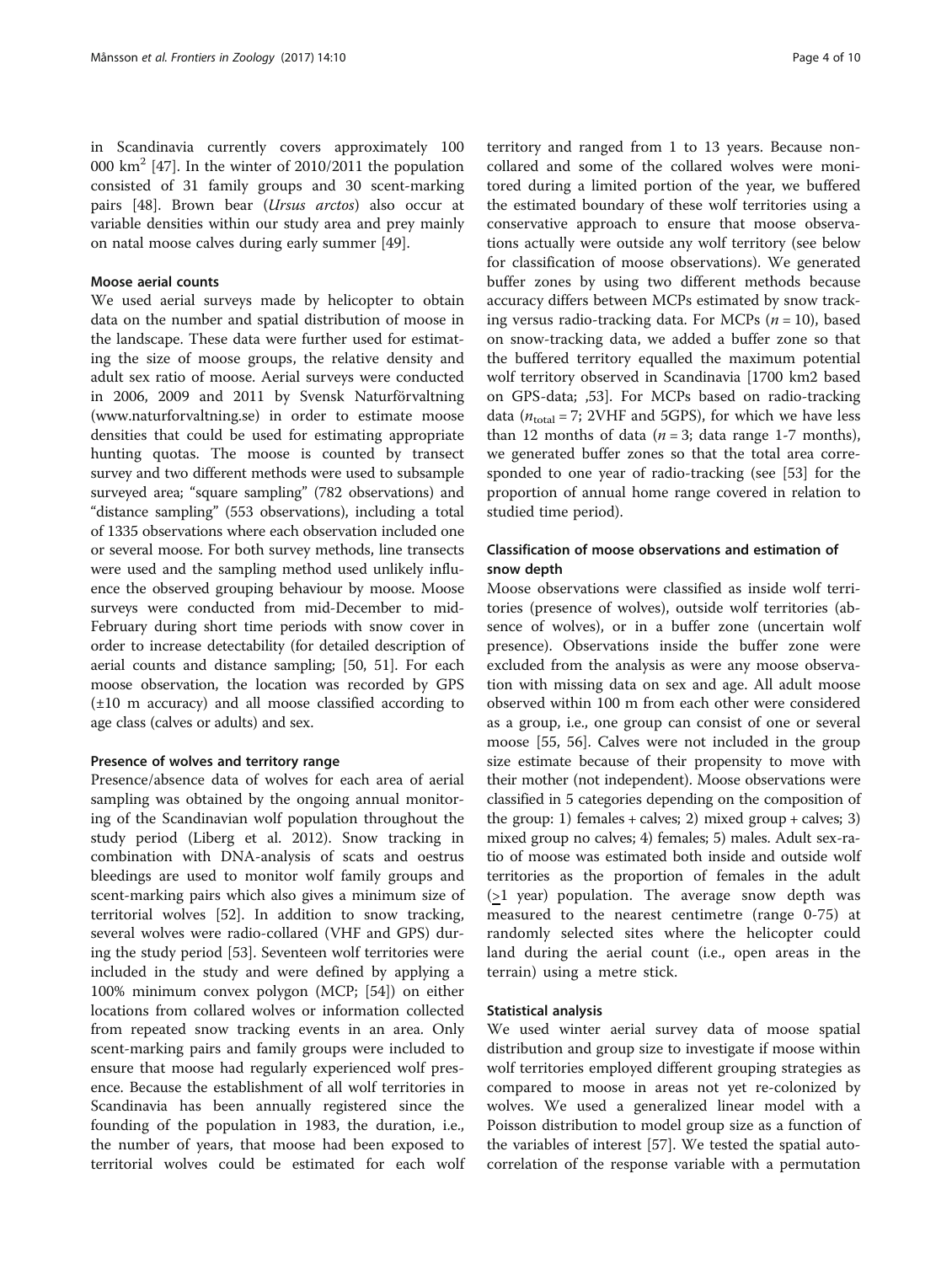| Category         | Females + calves |     |       | Mixed group no calves |         | Mixed group + calves |     | Females |     | Males |  |
|------------------|------------------|-----|-------|-----------------------|---------|----------------------|-----|---------|-----|-------|--|
|                  | In               | Out | In    | Out                   | In      | Out                  | In  | Out     | In  | Out   |  |
| Groups (n)       | 148              | 425 | 64    | 11'                   | 27      | 87                   | 75  | 173     | 69  | 156   |  |
| Adult moose (n)  | 170              | 471 | 228   | 378                   | 80      | 250                  | 109 | 239     | 145 | 235   |  |
| Group size range | 1-5              | 1-5 | $2-9$ | $2 - 8$               | $2 - 7$ | $7 - 9$              | 1−4 | $ -4$   | 1-8 | 1-5   |  |

Table 1 Total number of moose groups observed, total number of moose and group size range for each group category of moose in Sweden from aerial counts 2006, 2009, and 2011 inside (In) and outside (Out) wolf territories

Moran's test [[58](#page-9-0)]. Two observations (group size) were considered as spatially auto-correlated if they were within 16 km which should be considered as conservative as it equals a distance ten times the radius of winter home range of moose [\[59](#page-9-0)]. The test showed a significant spatial autocorrelation in adult moose group size (Moran's  $I =$ 0.04,  $p$ -value = 0.001). Therefore to take into account and correct for spatial autocorrelation, we computed the local Moran's index [\[60\]](#page-9-0) for each observation using the same neighbourhood weights matrix and included this as an explanatory variable in all the models. We defined a set of models including our five explanatory variables (i.e., either wolf absence/presence or time since wolf territory establishment, moose density, snow depth, adult sex ratio, spatial autocorrelation) and identified the most parsimonious model based on Akaike Information Criteria (AIC) and AIC weight ( $\omega$ i; [[61](#page-9-0)]). Then model fit was assessed using the pseudo  $\mathbb{R}^2$  [\[57\]](#page-9-0).

We conducted two separate analyses using the same model set. First, the response variable was the group size of adult moose (all categories together). Second, we considered each moose group category (listed above) separately and evaluated the explanatory variables. When considering each category separately, moose group size was no longer spatially auto-correlated, therefore we did not include this variable in this part of the analysis. Finally, we used multi-model inference from the top-ranked models  $(ΔAIC < 2)$  to estimate coefficients and 85% confidence intervals. Because over dispersion parameters (ĉ) ranged 0.17 – 0.88 we did not have to correct for this [[57\]](#page-9-0). Adding the variable year of survey as a random effect did not increase model fit (i.e., variation in AIC between the model with random effect and the model without random effect  $<$ 2) and was therefore excluded from further analysis.

## Results

Of the total 1335 moose observations, 383 were inside wolf territories and 952 were outside (Table 1). Moose density inside and outside wolf territories averaged  $1.08$  ( $\pm 3.43$  S.D.) moose/ $km^2$  and  $1.00$  $(\pm 3.89)$  moose/km<sup>2</sup>, respectively. The proportion of females among adult moose ranged 0.58 – 0.64 inside and 0.62 – 0.69 outside wolf territories (over the three years included in the study).

The median group size inside and outside wolf territories were both equal to 1. Overall, smaller groups were more common than larger groups and 82% of the observations consisted of groups with less than three adult moose (Fig. 2). Moreover, groups composed of a mix of females and males were the most gregarious category with 70% of the groups including three or more adult moose (Fig. [3\)](#page-5-0). Females with calves were the most common group category both inside and outside wolf territories (Table 1) but also the least gregarious category (Fig. [3\)](#page-5-0). This category had a minimum group size of 1 adult and a maximum group size of 5 adults (Table 1) but more than 90% of the observations contained groups of only 1 adult female (Fig. [3c](#page-5-0)) and was not dependent on wolf presence. In both unisex and mixed groups, the presence of calves was linked to smaller groups (Fig. [3](#page-5-0)).

We evaluated 12 *a priori* models in order to explain moose grouping behaviour (Additional file [1](#page-7-0): Table S1). The best model from our candidate models list included moose density, snow depth, and adult sex-ratio (Table [2](#page-5-0)). This model explained 13% of the variation in adult moose group size (pseudo  $R^2 = 0.13$ ). Wolf presence was not included in the best model. Including a variable for the time since wolf territory establishment did not increase model fit (i.e., difference in AIC between the model with wolf presence and the model with number

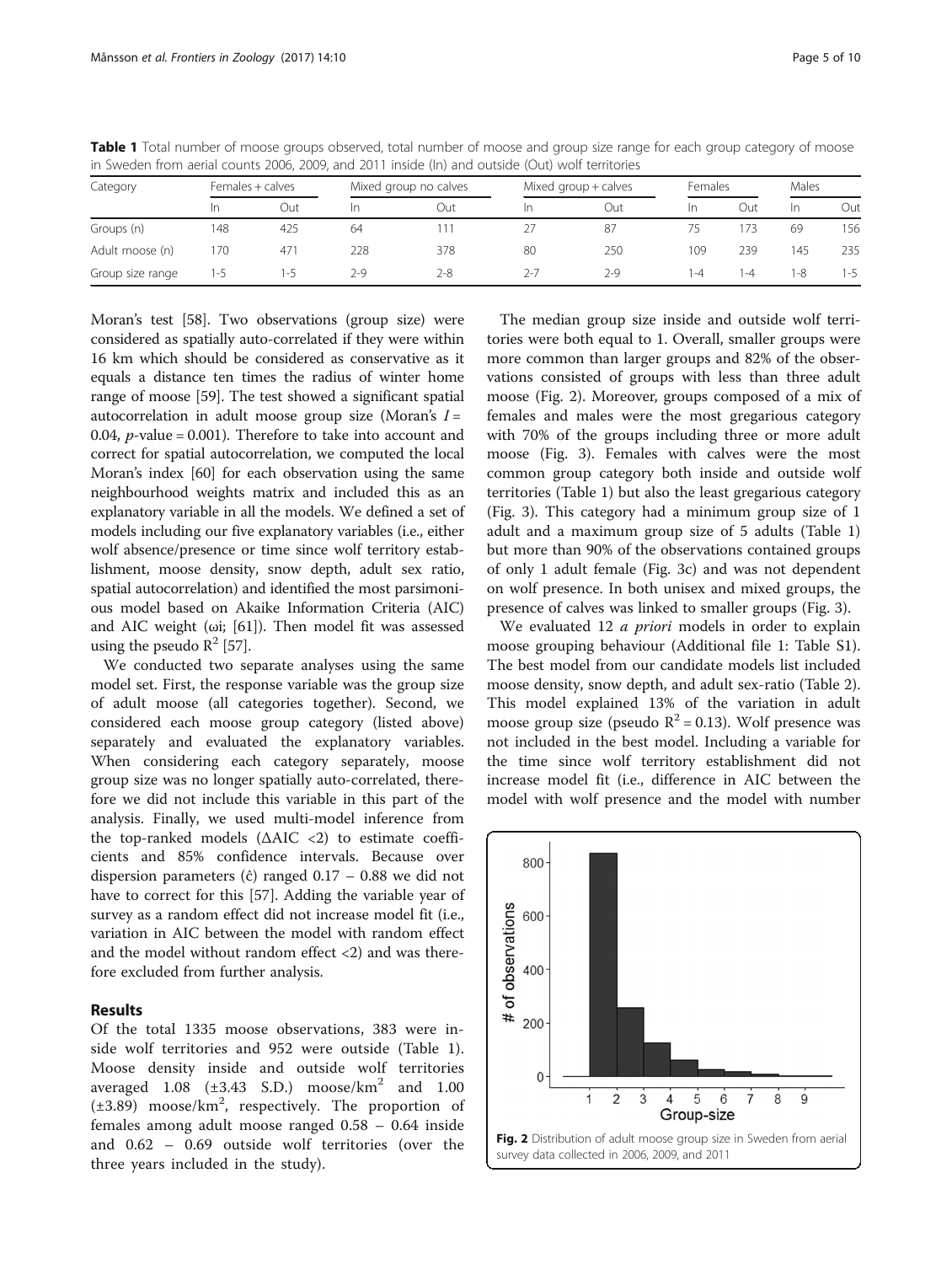<span id="page-5-0"></span>

of years since wolf territory establishment <2). Moose density and snow depth both correlated positively to adult moose group size. In contrast, the proportion of females (sex-ratio) was negatively correlated to adult moose group size (Table [3](#page-6-0)).

We then used the same set of 12 models to evaluate the performance of explanatory variables for each moose

group category separately. For four of the five different categories (females + calves, mixed group + calves, mixed group no calves, and females), the NULL model (i.e., intercept only) was the most parsimonious to explain variation in moose group size. In contrast, the best model to explain variation in male group size included both moose density and the presence of wolves and

Table 2 Model selection to predict adult moose group size in Sweden applied to 1335 observations of moose groups from survey data collected in 2006, 2009, and 2011

| Variable                                                   | -loaLik | - AIC   | N parameters |      | W.   |
|------------------------------------------------------------|---------|---------|--------------|------|------|
| Moose density + Snow depth + Sex-ratio + $\ell$            | 1954.00 | 391799  |              |      | 0.65 |
| Wolf presence + Moose density + Snow depth + Sex-ratio + I | 1953.77 | 3919.55 |              | . 60 | 0.30 |

Models are shown in order of decreasing rank with model log-likelihood (logLik), number of model parameters (N parameters), Akaike's information criterion (AIC), AIC differences  $(\Delta_i)$  and AIC weights  $(\omega_i)$ 

 $I =$  spatial autocorrelation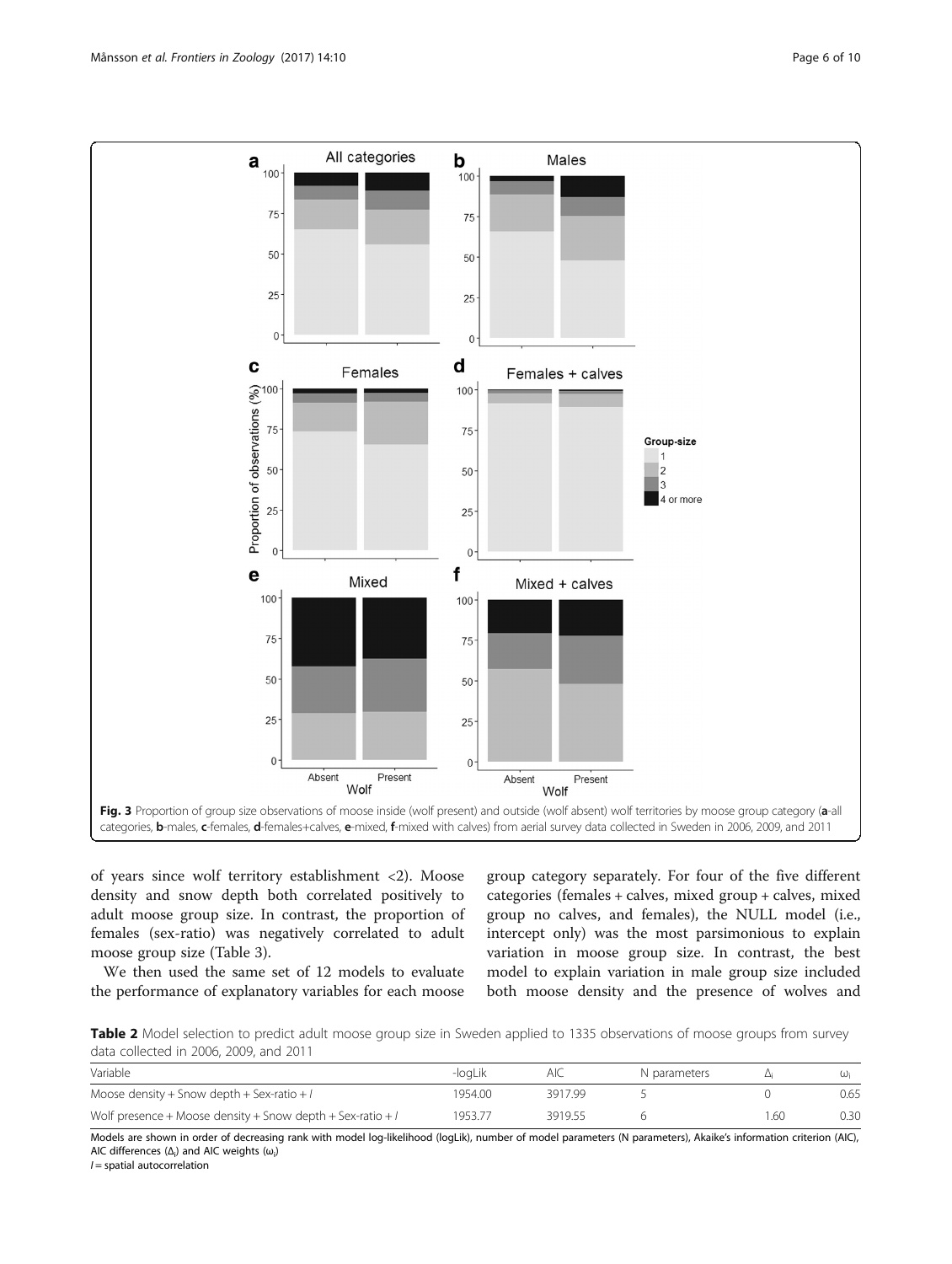<span id="page-6-0"></span>Table 3 Coefficients estimates (β) and 85% confidence intervals (CI) of moose density, snow depth, sex-ratio and spatial autocorrelation to predict adult moose group size ( $n = 1335$ ) in Sweden from aerial counts 2006, 2009, and 2011

| Variable                                      | B        | 85% CI<br>Lower - Upper |
|-----------------------------------------------|----------|-------------------------|
| Moose density                                 | 0.017    | $0.0082 - 0.025$        |
| Snow depth                                    | 0.0037   | $0.00011 - 0.0063$      |
| Sex-ratio                                     | $-1.64$  | $-2.52 - 0.77$          |
| Spatial autocorrelation (/)                   | 0.44     | $0.38 - 0.51$           |
| Wolf presence (inside/outside<br>territories) | $-0.013$ | $-0.13 - 0.049$         |

these variables together explained 13% of the variation in male group size (Table 4). In these models, wolf presence was positively correlated to male group size. However, two other models including a combination of wolf presence, moose density, snow depth and sex-ratio also received high empirical support (Table 4). Moose density and snow depth were both positively correlated to group size of males whereas sex-ratio had the opposite effect (Table [5\)](#page-7-0). The most important variable to predict male group size was moose density, followed by wolf presence, snow depth and sex-ratio (Table [6](#page-7-0)).

## **Discussion**

In this study, moose did not form large groups and mostly stayed solitary or in small groups consisting of two to three animals. The results show, that wolf re-establishment in Sweden has not resulted in an overall change in social grouping behaviour among moose. Nor did we find any support that females with calves, i.e., the category most vulnerable to predation [\[38, 39](#page-8-0)], change their grouping behaviour. In fact, other variables such as moose density, snow depth and adult sex ratio of the group seemed to be more important for the overall pattern of grouping behaviour. However, when analyzing moose categories separately, males were found to form larger groups inside wolf territories.

In the light of other studies of ungulates presenting evidence of changed grouping behaviour as a response to predation risk, especially for females with calves [[3](#page-8-0), [24](#page-8-0)], our results may at first glance seem unexpected. Young of the year are more susceptible to direct predation

[[24](#page-8-0), [38](#page-8-0), [39](#page-8-0)] and female with calves should thereby be expected to respond more strongly to an increase in predation risk [\[62](#page-9-0)–[64](#page-9-0)]. Although increased grouping behaviour in general is viewed as an effective anti-predator response, the plasticity of this behaviour is likely to be both species- and context dependent. For instance, elk (Cervus elaphus) formed smaller herds when wolves were present, which is thought to reduce the likelihood of being detected by wolves [\[24\]](#page-8-0). Another study suggests that elk may adopt different strategies to minimize predation risk whereby they either choose to live in small herds that are rarely encountered by wolves, or they choose to live in large herds that reduce their predation risk by dilution and many eyes scanning [\[17\]](#page-8-0). Solitary or small groups are strategies that have been suggested to be best suited for concentrate selectors and animals in forested terrain and close to cover [[18](#page-8-0), [65\]](#page-9-0) and specifically for animals less likely to benefit of group living because of the high probability of being attacked by a selective predator once encountered by a predator [[18](#page-8-0)]. However, as the grouping pattern of females with calves was not at all related to the presence of wolves in our study this observation provides support for that the grouping behaviour of female moose in Scandinavia is more a result of other factors affecting the benefit of grouping, e.g., foraging and competition for access to food [\[65\]](#page-9-0). Further, as food competition is likely to affect low ranked individuals more [\[29](#page-8-0), [30](#page-8-0)] it is also possible that these costs may differ among categories of moose, i.e., a higher cost for females with calves than for males, which may explain why females with calves did not exhibit a change in grouping behaviour while males did. Similarly, Creel [\[24\]](#page-8-0) showed that elk male groups increased in size when wolves were present contrary to mixed herds that decreased in size. Given our data, we cannot address the underlying mechanism for this divergent pattern among moose categories in our study. However, Creel [\[24\]](#page-8-0) suggested that poor condition of males post rut forced elk males to spend more time foraging and less time being vigilant and thereby they should benefit more than other animals from forming larger groups. Early detection of approaching wolves has been shown to increase survival of moose targeted by wolves [\[27,](#page-8-0) [66](#page-9-0)]. Moreover, a large number of males in the Swedish moose population are young (e.g., yearlings) mainly because of high turnover rate in the population due to intensive

Table 4 Top models to predict male group size in Sweden applied to 225 observations of male moose groups from aerial survey data collected in 2006, 2009, and 2011

| Model                                                        | -loaLik | <b>AIC</b> | N parameters |      | ω.   |
|--------------------------------------------------------------|---------|------------|--------------|------|------|
| Wolf presence + Moose density                                | 321.04  | 648.08     |              |      | 0.41 |
| Moose density $+$ Snow depth $+$ Sex-ratio                   | 320.46  | 648.9      |              | 0.83 | 0.27 |
| Wolf presence $+$ Moose density $+$ Snow depth $+$ Sex-ratio | 319.75  | 649.51     |              | . 40 | 0.20 |

Models are shown in order of decreasing rank with model log-likelihood (logLik), number of model parameters (N parameters), Akaike's information criterion (AIC), AIC differences ( $\Delta_{\rm i}$ ) and AIC weights ( $\omega_{\rm i}$ )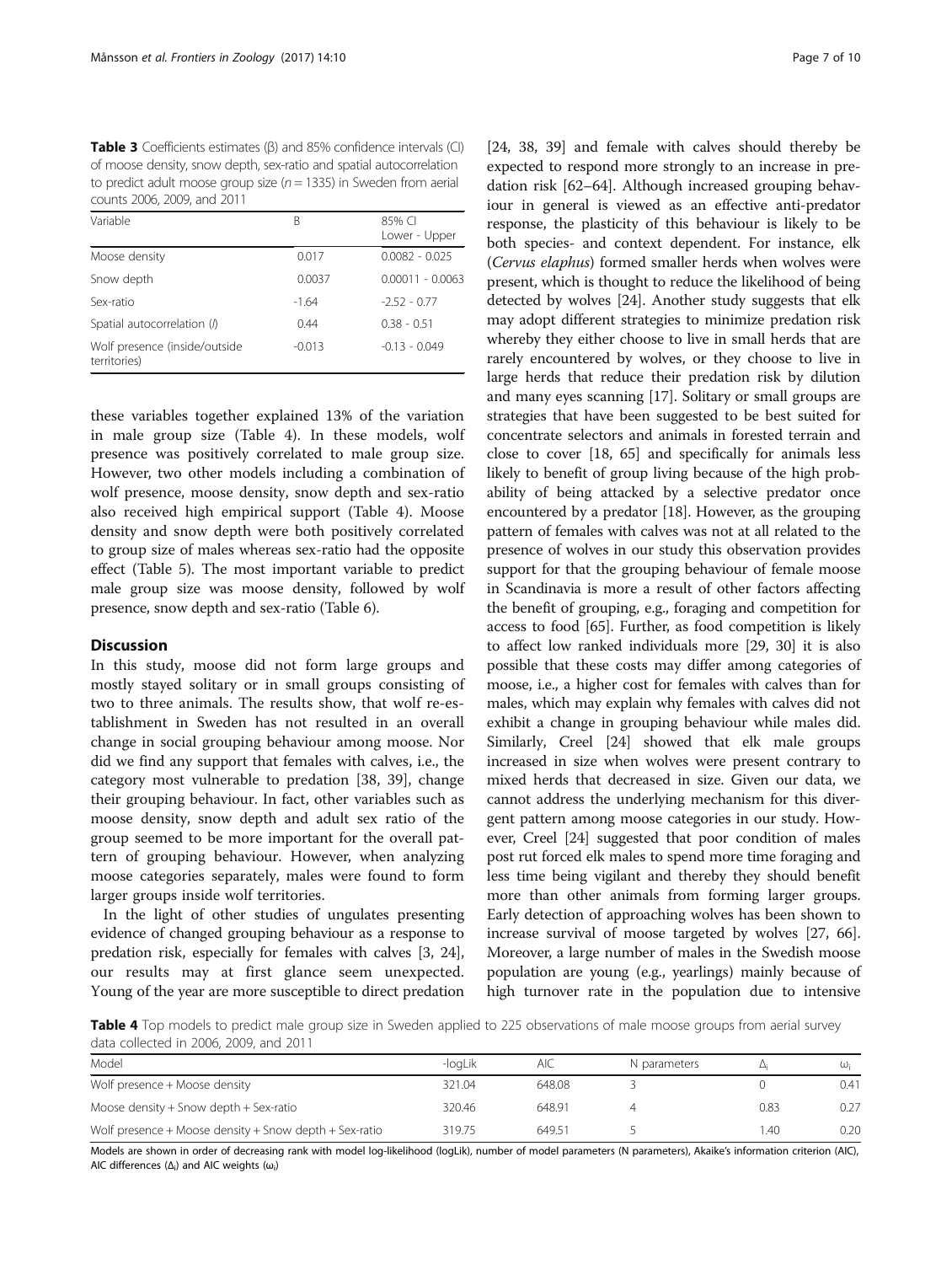<span id="page-7-0"></span>Table 5 Coefficients estimates (β) and 85% confidence intervals (CI) of moose density, snow depth, sex-ratio and wolf presence to predict male group size in Sweden from aerial survey data collected in 2006, 2009, and 2011

|               |         | 85% CI    |         |
|---------------|---------|-----------|---------|
| Variable      | B       | l ower    | Upper   |
| Moose density | 0.039   | 0.018     | 0.060   |
| Snow depth    | 0.0028  | $-0.0014$ | 0.012   |
| Sex-ratio     | $-1.92$ | $-6.41$   | $-0.98$ |
| Wolf presence | 0.20    | 0.085     | 0.50    |

harvest strategies (and especially so for males) [\[42,](#page-8-0) [67](#page-9-0)] and therefore these groups may mainly consists of young males similar to "bachelor herds" in other species of ungulates [[9](#page-8-0)]. Yearlings are the second most common age class among moose killed by wolves in Scandinavia but still less vulnerable than calves (Sand et al. unpubl. data).

Our results are partly in line with several recent studies that have investigated changes in moose behaviour as a response to wolf re-colonization in Scandinavia. In general, there is no or only weak support for that moose behaviour has changed with increased wolf predation risk, and if these effects exist they are small relative to the effect of population structure of prey and environmental factors [[36, 43](#page-8-0), [68](#page-9-0)–[72\]](#page-9-0). Compared to the other studies investigating behaviorally mediated effects of wolf return in Scandinavia this study may provide some support for a behavioural response though it was not consistent across the entire population.

However, the response by male moose was opposite to the one predicted, i.e., male groups was larger within than outside wolf territories. Similar to Sand et al. [[43](#page-8-0)] and Gervasi et al. [\[70\]](#page-9-0), we did not find any relationship between the degree of behavioural change and time since establishment of wolf territories. However, that social population structure may be important for the behaviour of ungulates as well as other factors than predation risk such as habitat type, population density, snow conditions, and the distribution and availability of

Table 6 Relative importance of moose density, wolf presence, snow depth and sex-ratio to predict male group size in Sweden from aerial survey data collected in 2006, 2009, and 2011

| Variable      | Importance | Ν |
|---------------|------------|---|
| Moose density | 0.89       |   |
| Wolf presence | 0.70       |   |
| Snow depth    | 0.52       |   |
| Sex ratio     | 0.48       |   |

N indicates the number of models in which the variable was used

food is well known [[22](#page-8-0), [73, 74\]](#page-9-0). For example, a positive relationship between group size and population density is documented [[17,](#page-8-0) [65](#page-9-0), [73](#page-9-0)] as is the relation with snow [[74\]](#page-9-0). Increased snow cover decreases food availability by creating limited and irregular food patches but also restricts movements of moose [[74](#page-9-0)]. Thus, moose individuals tend to group more in areas that provide high energy intake and where the costs of mobility may be reduced by taking advantage of the tracks made by conspecifics [\[4, 23](#page-8-0), [74](#page-9-0)]. Moreover, habitat type and composition can affect grouping behaviour and for example in open habitats, ungulates tend to form larger groups [[18](#page-8-0), [31, 32\]](#page-8-0). However, moose do not change habitat selection in relation to predation risk by wolves in Sweden [\[69](#page-9-0)]. Also in the current study, moose used the habitats similarly inside and outside wolf territories (forested areas (inside 95% of observed groups, outside 96%), wetlands and lakes (inside 4%, outside 3%) and other (urban and agriculture; inside 1%, outside 1%)). Furthermore, the habitat composition inside and outside wolf territories were similar (dominated by forested areas (inside 74% of total area, outside 80%) wetlands and lakes (inside 17%, outside 18%) and other (urban and agriculture; inside 9%, outside 2%)).

## Conclusions

The results did not give support for that wolf recolonization in Scandinavia has resulted in an overall change in moose grouping behaviour. Nor could we confirm our two predictions that females with calves should be the category most prone to change their grouping behaviour and that moose grouping behaviour was related to the time since wolf territory establishment. Rather, the results showed a sex specific difference in social grouping in relation to wolf presence where males group more in areas with wolves. However, even for this moose category population and environmentally related variables was also important for the pattern of grouping. If indeed wolf-induced effects on behavior do exist in the moose population, they may be difficult to discern because the effects from population and environmental factors may be much stronger and thus conceal any subtle change in anti-predator behaviour. These results suggest that caution should be taken as to generalize about the effects of returning predators on the grouping behaviour of their prey.

## Additional file

[Additional file 1: Table S1.](dx.doi.org/10.1186/s12983-017-0195-z) 12 a priori models used to explain moose grouping behaviour in Sweden from aerial survey data collected in 2006, 2009, 2011. Models are shown in order of decreasing rank with model log-likelihood (-logLik), Akaike's information criterion (AIC), AIC differences (Δi ) and AIC weights (ω<sup>i</sup> ) and deviance. (DOCX 14 kb)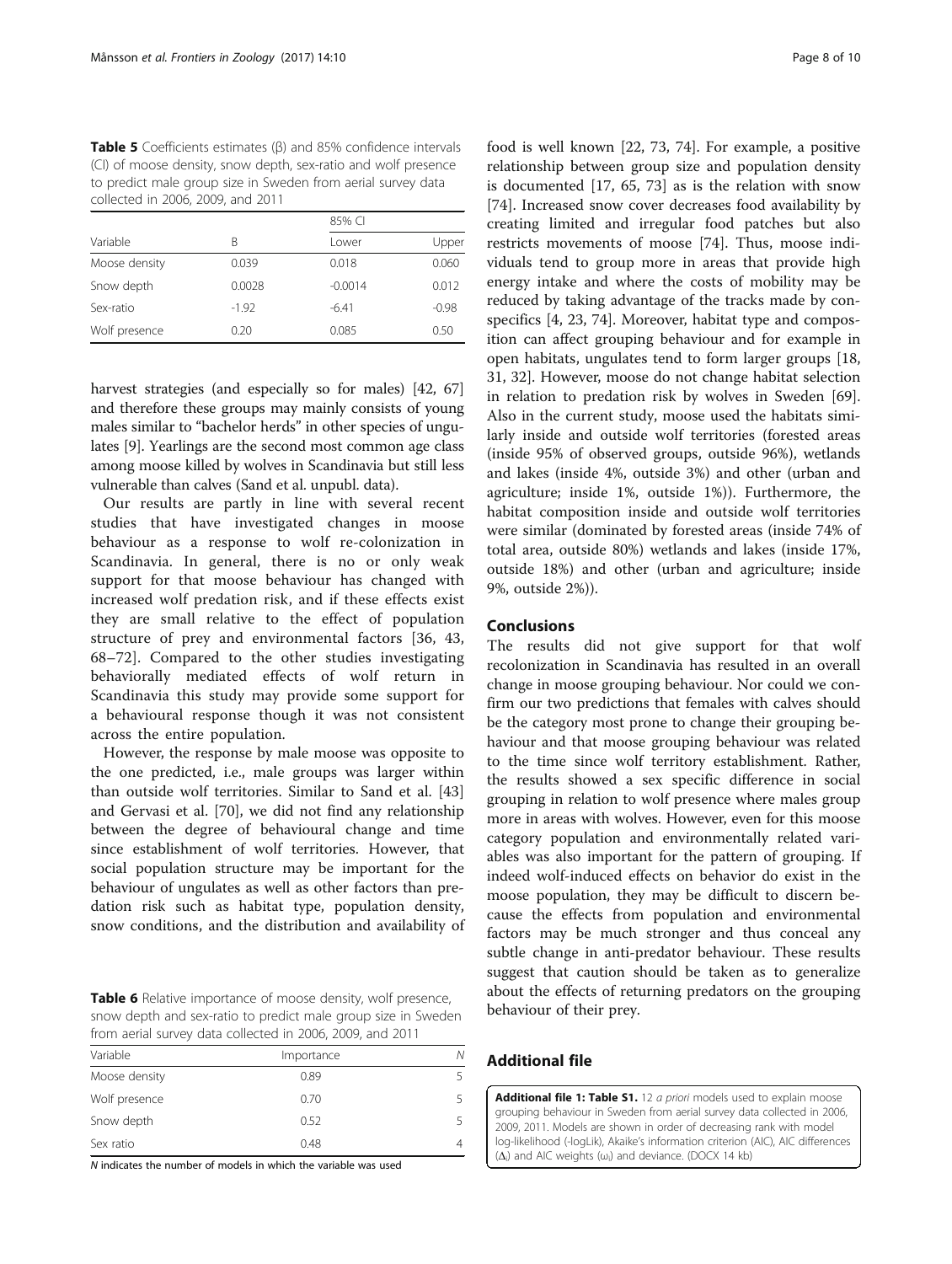#### <span id="page-8-0"></span>Acknowledgements

We thank P. Ahlqvist, J.M. Arnemo, U. Grinde, P. Grängstedt, K. Sköld, and T.H. Strømseth for capture and handling of wolves. The aerial counts of moose were provided by the company Svensk Naturförvaltning.

#### Funding

This study was financed by the Swedish Environmental Protection Agency, FORMAS, Norwegian Environment Agency, Swedish Association for Hunting and Wildlife Management, World Wildlife Fund for Nature (Sweden), Olle and Signhild Engkvists Foundations, Carl Tryggers Foundation, Oscar and Lili Lamms Foundation, and Swedish Carnivore Association.

#### Availability of data and materials

The datasets used and/or analysed during the current study available from the corresponding author on reasonable request.

#### Authors' contributions

JM initiated the study and acquired moose data. HS and CW handled and contributed with the wolf data. JM, M-CP and KN made substantial contributions to conception and design of the study. M-CP and KN analyzed data. JM, M-CP, KN, CW and HS were involved in interpretation of data and writing. All authors read and approved the final manuscript.

#### Competing interests

The authors declare that they have no competing interests.

#### Consent for publication

Not applicable.

#### Ethics approval and consent to participate

Not applicable.

#### Author details

<sup>1</sup>Department of Ecology, Grimsö Wildlife Research Station, Swedish University of Agricultural Sciences, SE-730 91 Riddarhyttan, Sweden. <sup>2</sup>Département de Biologie, 1045, av de la Médecine, Université Laval, Québec G1V 0A6, Canada.

## Received: 15 November 2016 Accepted: 6 February 2017 Published online: 17 February 2017

#### References

- 1. Lima SL, Dill LM. Behavioral decisions made under the risk of predation: a review and prospectus. Can. J. Zool. NRC Research Press Ottawa, Canada; 1990;68:619–40
- 2. Miquelle DG, Peek JM, Van Ballenberghe V. Sexual segregation in Alaskan moose. Wildl Monogr. 1992;122:3–57.
- 3. Creel S, Winnie J, Maxwell B, Hamlin K, Creel M. Elk alter habitat selection as an antipredator response to wolves. Ecology. 2005;86:3387–97.
- 4. Gude JA, Garrott RA, Borkowski JJ, King F. Prey Risk Allocation In A Grazing Ecosystem. Ecol Appl. 2008;16:285–98.
- 5. Ripple WJ, Beschta RL. Wolves and the ecology of fear: can predation risk structure ecosystems? Bioscience. Oxford University Press; 2004;54:755.
- Berger J. Group size, foraging, and antipredator ploys: An analysis of bighorn sheep decisions. Behav. Ecol. Sociobiol. SPRINGER VERLAG, 175 FIFTH AVE, NEW YORK, NY 10010; 1978;4:91–9.
- 7. Li C, Jiang Z, Li L, Li Z, Fang H, Li C, et al. Effects of reproductive status, social rank, sex and group size on vigilance patterns in Przewalski's gazelle. PLoS One. Public Library of Science; 2012;7:e32607.
- 8. Buuveibaatar B, Fuller TK, Fine AE, Chimeddorj B, Young JK, Berger J. Changes in grouping patterns of saiga antelope in relation to intrinsic and environmental factors in Mongolia. J Zool. 2013;291:51–8.
- Jarman PJ. The Social Organisation of Antelope in Relation To Their Ecology. Behaviour. E J Brill, PO Box 9000, 2300 PA Leiden, Netherlands; 1974;48:215–67
- 10. Lingle S. Anti-Predator Strategies and Grouping Patterns in White-Tailed Deer and Mule Deer. Ethology. Blackwell Science Ltd.; 2001;107:295–314.
- 11. Landeau L, Terborgh J. Oddity and the "confusion effect" in predation. Anim Behav. 1986;34:1372–80.
- 12. Nelson ME, Mech LD. Deer social organization and wolf depredation in northeastern Minnesota. Wildl Monogr. 1981;77:3–53.
- 13. Lipetz VE, Bekoff M. Group Size and Vigilance in Pronghorns. Z Tierpsychol. 2010;58:203–16.
- 14. Lima SL. Back to the basics of anti-predatory vigilance: the group-size effect. Anim Behav. 1995;49:11–20.
- 15. Shi J, Li D, Xiao W. Influences of sex, group size, and spatial position on vigilance behavior of Przewalski's gazelles. Acta Theriol (Warsz). 2010;56:73–9.
- 16. Vine I. Risk of visual detection and pursuit by a predator and the selective advantage of flocking behaviour. J Theor Biol. 1971;30:405–22.
- 17. Hebblewhite M, Pletscher DH. Effects of elk group size on predation by wolves. Can. J. Zool. NRC Research Press Ottawa, Canada; 2002;80:800–9
- 18. Molvar EM, Bowyer RT. Costs and Benefits of Group Living in a Recently Social Ungulate: The Alaskan Moose. J. Mammal. The Oxford University Press; 1994;75:621–30
- 19. Janson CH, Goldsmith ML. Predicting group size in primates: foraging costs and predation risks. Behav Ecol. 1995;6:326–36.
- 20. Creel S, Winnie JA. Responses of elk herd size to fine-scale spatial and temporal variation in the risk of predation by wolves. Anim Behav. 2005;69:1181–9.
- 21. Hamilton WD. Geometry for the selfish herd. J Theor Biol. 1971;31:295–311.
- 22. Nelson ME, Mech LD. Relationship between snow depth and gray wolf predation on white- tailed deer. J Wildl Manage. 1986;50:471–4.
- 23. Heard DC. The effect of wolf predation and snow cover on musk-ox group size. Am. Nat. Univ Chicago Press, 5720 S Woodlawn Ave, Chicago, IL 60637; 1992;139:190.
- 24. Winnie J, Creel S. Sex-specific behavioural responses of elk to spatial and temporal variation in the threat of wolf predation. Anim Behav. 2007;73:215–25.
- 25. Huggard DJ. Effect of snow depth on predation and scavenging by gray wolves. J Wildl Manage. 1993;57(2)382–388.
- 26. Carbyn LN. Wolf Predation on Elk in Riding Mountain National Park, Manitoba. J. Wildl. Manage. Wildlife Soc, 5410 Grosvenor Lane, Bethesda, MD 20814-2197; 1983;47:963.
- 27. Peterson RO. Wolf ecology and prey relationships on Isle Royale. U. S. Natl. Park Serv. Sci. Monogr. Ser. Washington; 1977;11:1–210.
- 28. Jędrzejewski W, Schmidt K, Theuerkauf J, Jędrzejewska B, Selva N, Zub K, et al. Kill rates and predation by wolves on ungulate populations in Bialowieza Primeval Forest (Poland). Ecology. 2002;83:1341–56.
- 29. Barrette C, Vandal D. Social rank, dominance, antler size, and access to food in snow- bound wild woodland caribou. Behaviour. 1986;97:118–45.
- 30. Thouless CR. Feeding competition between grazing red deer hinds. Anim Behav. 1990;40:105–11.
- 31. Hirth DH. Social behavior of white-tailed deer in relation to habitat. Wildl Monogr. 1977;53:3–55.
- 32. Gerard JF, Bideau E, Maublanc ML, Loisel P, Marchal C. Herd size in large herbivores: Encoded in the individual or emergent? Biol Bull. 2002;202:275–82.
- 33. Baskin LM. Behaviour of moose in the USSR. Swedish Wildlife Research. 1989;(suppl 1):377–387.
- 34. Wabakken P, Sand H, Liberg O, Bjärvall A. The recovery, distribution, and population dynamics of wolves on the Scandinavian peninsula, 1978-1998. Can J Zool. 2001;79:710–25.
- 35. Hofmann RR. Evolutionary steps of ecophysiological adaptation and diversification of ruminants: a comparative view of their digestive system. Oecologia. Springer-Verlag; 1989;78:443–57.
- 36. Wikenros C, Sand H, Wabakken P, Liberg O, Pedersen HC. Wolf predation on moose and roe deer: chase distances and outcome of encounters. Acta Theriol (Warsz). 2009;54:207–18.
- 37. Lent PC. Ovibos moschatus. Mamm Species. 1988;1–9.
- Sand H, Zimmermann B, Wabakken P, Andrén H, Pedersen HC. Using GPS technology and GIS cluster analyses to estimate kill rates in wolf—ungulate ecosystems. Wildl Soc Bull. 2005;33:914–25.
- 39. Sand H, Wabakken P, Zimmermann B, Johansson O, Pedersen HC, Liberg O. Summer kill rates and predation pattern in a wolf-moose system: can we rely on winter estimates? Oecologia. 2008;156:53–64.
- 40. Vedin H. Lufttemperatur. In: Raab B, Vedin H, editors. Klimat, sjöar och vattendrag. Gävle: Kartförlaget; 1995. p. 44–57.
- 41. Dahlström B. Snötäcke. In: Raab B, H V, editors. Klimat, sjöar och vattendrag. Gävle: Kartförlaget; 1995. p. 91–7
- 42. Lavsund S, Nygrén T, Solberg EJ. Status of moose populations and challenges to moose management in Fennoscandia. Alces. 2003;39:109–30.
- 43. Sand H, Wikenros C, Wabakken P, Liberg O. Cross-continental differences in patterns of predation: will naive moose in Scandinavia ever learn? Proc R Soc B. 2006;273:1421–7.
- 44. Sand H, Vucetich JA, Zimmermann B, Wabakken P, Wikenros C, Pedersen HC, et al. Assessing the influence of prey-predator ratio, prey age structure and packs size on wolf kill rates. Oikos. 2012;121:1454–63.